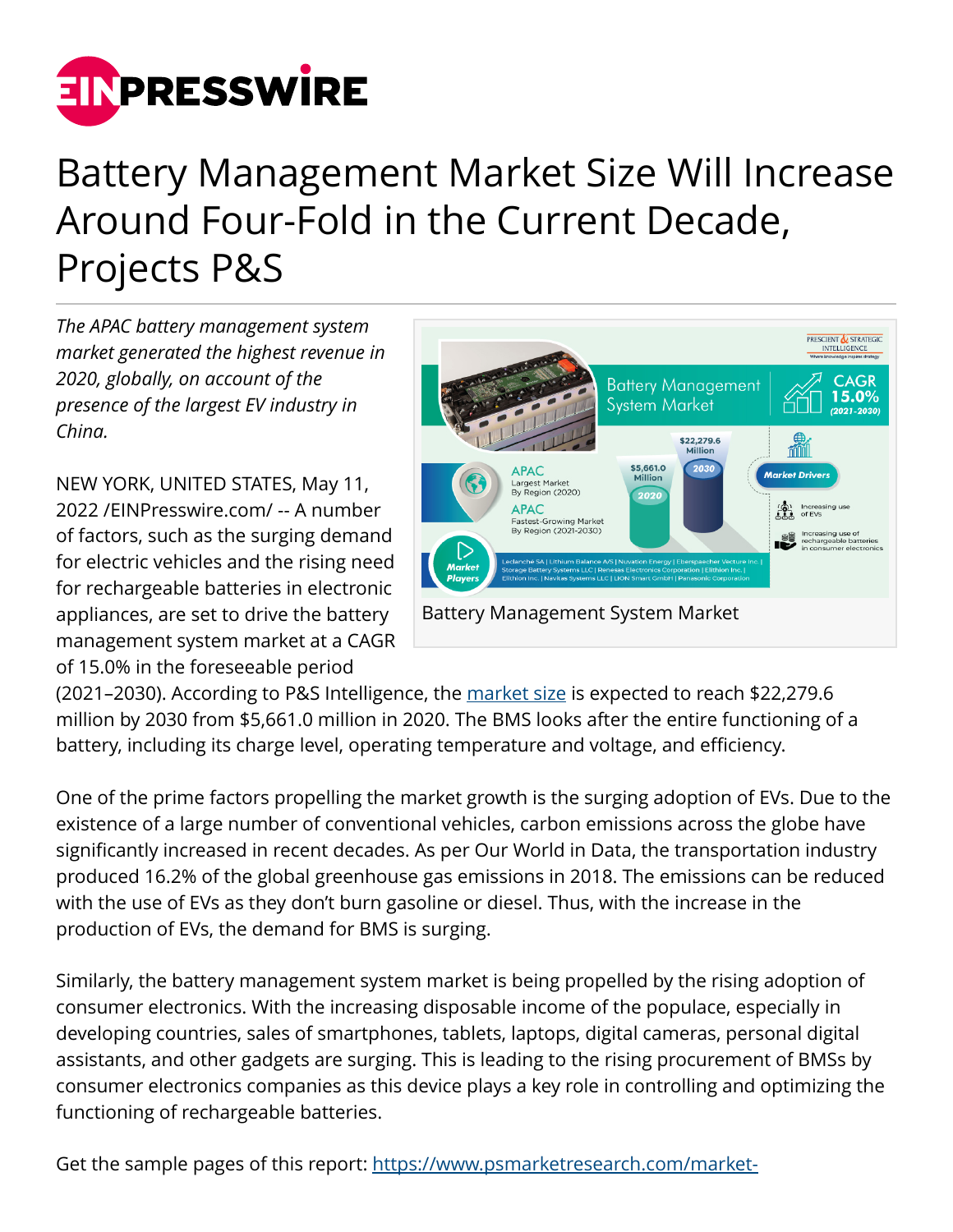## [analysis/battery-management-system-market/report-sample](https://www.psmarketresearch.com/market-analysis/battery-management-system-market/report-sample)

The battery type segment of the battery management system market is classified into lithiumion, nickel, lead–acid, and others. Among these, the Li-ion category accounted for the largest share in the market in 2020, and it is also expected to witness the fastest growth during the forecast period. This is ascribed to the increasing demand for [Lithium-ion batteries](https://www.psmarketresearch.com/market-analysis/lithium-ion-battery-market?utm_source=EIN&utm_medium=referral&utm_campaign=EIN_Paid) due to their long lifecycle, low maintenance, high energy density, and better resilience. Additionally, these batteries are eco-friendly as they contain low levels of toxic heavy metals than other types.

Additionally, the battery management system market is categorized into automotive, industrial, consumer electronics, telecommunications, aerospace & defense, and others, based on vertical. Among these, the automotive category is projected to witness the fastest growth in the coming years. This can be attributed to the increasing deployment of EVs across the globe. Several governments are introducing guidelines to encourage the production and sale of EVs. Since BMSs are vital parts of these vehicles, the market in this category will grow with the surging adoption of such new-energy vehicles.

Geographically, the Asia-Pacific battery management system market held the largest share in 2020, and it is also projected to record the highest CAGR during the forecast period. This can be attributed to the fact that China has been the leader in the global EV industry. As per the Organisation for Economic Co-operation and Development, 3.1 million [electric cars](https://www.psmarketresearch.com/market-analysis/electric-car-market?utm_source=EIN&utm_medium=referral&utm_campaign=EIN_Paid) were operational globally in 2018, among which 1.48 million were in China alone. Moreover, regional countries are taking several steps to increase the adoption of EVs in order to diminish the greenhouse gas emissions.

Thus, the surging adoption of EVs will accelerate the market growth in the foreseeable future.

Pre-Purchase Inquiry at: [https://www.psmarketresearch.com/send-enquiry?enquiry-url=battery](https://www.psmarketresearch.com/send-enquiry?enquiry-url=battery-management-system-market)[management-system-market](https://www.psmarketresearch.com/send-enquiry?enquiry-url=battery-management-system-market)

Battery Management System Market Size Breakdown by Segment

By Battery Type • Li-Ion • Lead–Acid • Nickel By Connectivity • Wired • Wireless By Topology • Distributed • Modular • Centralized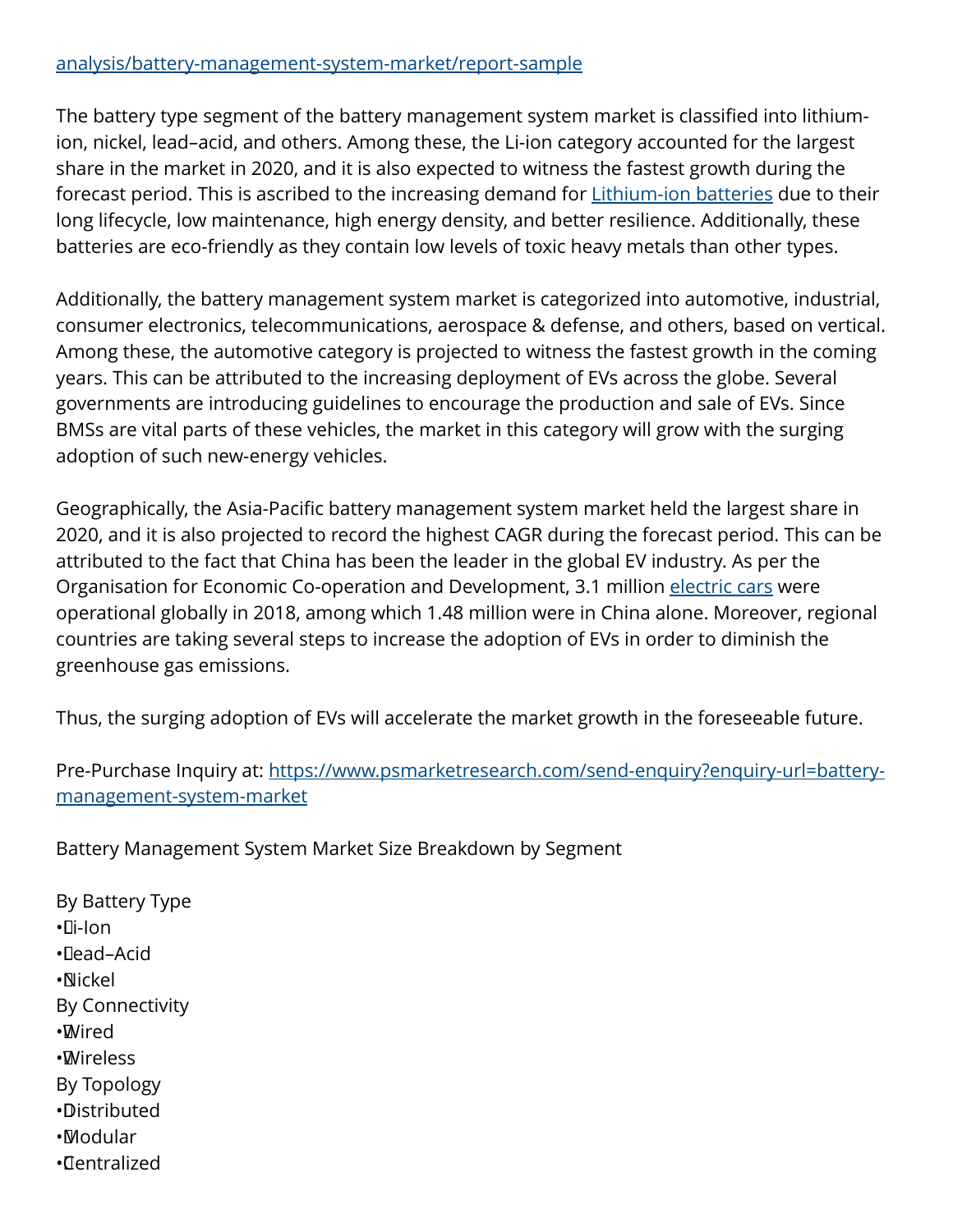By Vertical • Automotive • Consumer Electronics • Industrial • Aerospace & Defense • Telecommunications By Region • North America o<sub>U.S.</sub> o Canada • Europe o**U.K.** o Germany oBrance oftaly o Russia o Netherlands • Asia-Pacific o China o Japan o India o South Korea • Latin America o Brazil o Mexico o Colombia • Middle East & Africa oBgypt ollurkey o South Africa  $O(1.4.5)$ 

Browse Other Related Reports

Hybrid and Electric Vehicle Battery Market Report - [https://www.psmarketresearch.com/market](https://www.psmarketresearch.com/market-analysis/hybrid-and-electric-vehicle-battery-market)[analysis/hybrid-and-electric-vehicle-battery-market](https://www.psmarketresearch.com/market-analysis/hybrid-and-electric-vehicle-battery-market)

Lithium-Ion Battery Recycling Market Report - [https://www.psmarketresearch.com/market](https://www.psmarketresearch.com/market-analysis/lithium-ion-battery-recycling-market)[analysis/lithium-ion-battery-recycling-market](https://www.psmarketresearch.com/market-analysis/lithium-ion-battery-recycling-market)

Anode Material for Automotive Lithium-Ion Battery Market Report [https://www.psmarketresearch.com/market-analysis/anode-material-automotive-lithium-ion](https://www.psmarketresearch.com/market-analysis/anode-material-automotive-lithium-ion-battery-market)[battery-market](https://www.psmarketresearch.com/market-analysis/anode-material-automotive-lithium-ion-battery-market)